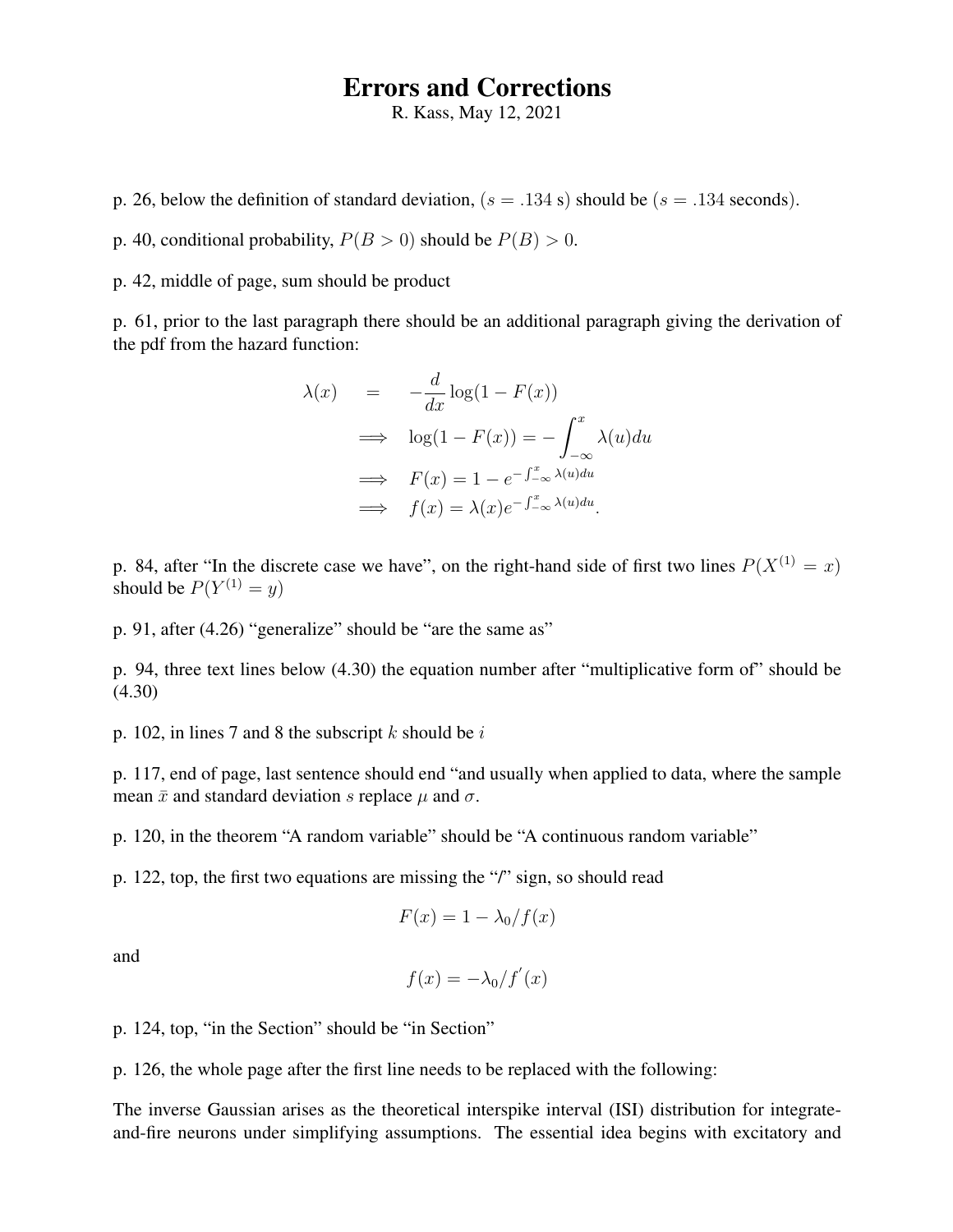inhibitory post-synaptic potentials, EPSPs and IPSPs, considered to arrive in a sequence of time bins of length  $\Delta t$ , taken to be sufficiently small that at most one post-synaptic potential arrives in any particular time bin. Though the theory is more general, for simplicity let us here assume that each EPSP and IPSP contributes a voltage increment of v or  $-v$ , respectively; and that for any given time step the probability of an EPSP or IPSP arriving is p or q, with  $p+q < 1$ . Letting  $X_i$  be the resulting voltage contribution at the *i*th time step, we have  $p = P(X_i = v)$ ,  $q = P(X_i = -v)$ and  $1 - p - q = P(X_i = 0)$  and, assuming we begin with the resting potential  $V_0 = V_{rest}$  at time  $t = 0$ , the voltage  $V_t$  at time t is

$$
V_t = V_{rest} + S_n,
$$

where  $S_n = X_1 + X_2 + \cdots + X_n$ , and there are a total of  $n = n(t)$  time steps up to time t of width  $\Delta t = t/n$ . The variable  $S_n$  is said to follow a generalized *random walk* (confer page 530; a simple random walk takes  $v = 1$  and  $q = 1 - p$ . If  $p > q$  then there is an upward "drift" toward positive voltages, and an action potential occurs when  $V_t$  exceeds a particular threshold value  $V_{thresh}$ . The process then resets to time  $t = 0$  and the voltage returns to  $V_{rest}$ . The behavior of a theoretical integrate-and-fire neuron based on such a random walk process is illustrated in Figure 5.5. The continuous-time stochastic process known as *Brownian motion*, with drift, results from letting  $n \to \infty$ , so that  $\Delta t \to 0$ , while  $p = \lambda_E \Delta t$  and  $q = \lambda_I \Delta t$  (for some positive  $\lambda_E$  and  $\lambda_I$ ), so that, for any t, the mean and variance converge to constants and, as  $\Delta t \to 0$ , the excitatory and inhibitory inputs become Poisson processes with intensities  $\lambda_E$  and  $\lambda_I$  (see Section19.2.1). By the CLT,  $S_n$  is approximately Gaussian, which is a basic property of the Brownian motion approximation to  $V_t$ . The distribution of "first passage time," meaning the time it takes for the drifting Brownian motion to cross a boundary, is inverse Gaussian. (See Whitmore and Seshadri, 1987; and Mudhulkar and Tian, 2002.) The rate of drift toward the spiking threshold  $V_{thresh}$ , from the resting potential  $V_{rest}$ , is determined by  $\lambda_E - \lambda_I$ . Let us write  $N_v = (V_{thresh} - V_{rest})/v$ , which can be interpreted as the number of excess excitatory steps needed to reach threshold. Then the mean of the inverse Gaussian ISI distribution becomes

$$
\mu = \frac{N_v}{\lambda_E - \lambda_I}
$$

and the coefficient of variation is

$$
CV = \sqrt{\frac{\lambda_E + \lambda_I}{N_v(\lambda_E - \lambda_I)}}.
$$

See Tuckwell (1988, Section 9.6, Equations (9.107)-(9.108)). Thus, when  $\lambda_E - \lambda_I \approx (\lambda_E + \lambda_I)/N_v$ , the coefficient of variation gets close to 1 and the neuron fires with Poisson-like irregularity.

## NOTE: this last formula is Equation (5.17)

p. 131, just before the details, "This arises in" should be "Such cases occur in"

p. 133, in the theorem, after "m-dimensional multivariate normal," insert "where  $m = m_1 + m_2$ and  $\Sigma$  is positive definite,"

p. 133, a period is needed at the end of the proof.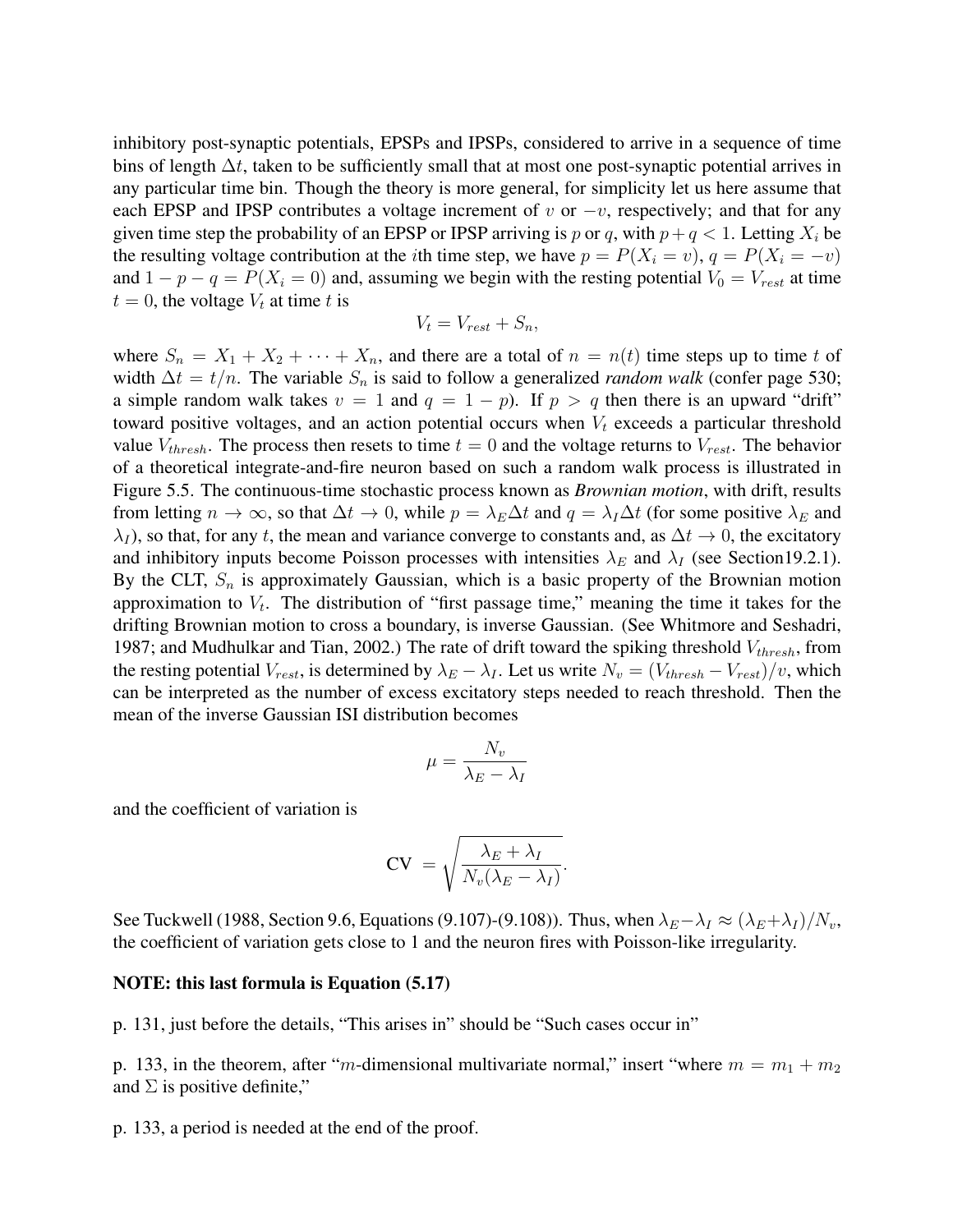p. 137, second paragraph, "is scalar" should be "is a scalar"

p. 142, two lines above the definition at the bottom of the page,  $P(Y = c) = 1$  should be  $P(X = c) = 1$ 

p. 146, the statement in the box should read as follows:

*Roughly speaking,* if  $X_1, X_2, \ldots, X_n$  are independent random variables, possibly having different distributions, but with all individual  $X_i$  variables making relatively small contributions to the variance of the mean  $\bar{X}$ , then for n sufficiently large, the distribution of  $\bar{X}$  is approximately normal with mean  $E(\bar{X})$  and standard deviation  $\sqrt{V(\bar{X})}$ .

p. 146, just after the box (see the correction immediately above), the phrase "no dominant contribution" should be "relatively small contributions"

p. 147, Section 6.3.2, lines 5 and 6, to avoid confusion the subscript k should be replaced by  $l$ 

p. 148, in the statement of the Multivariate Central Limit Theorem, the vector  $w$  must be a unit vector

p. 222, bottom, "about any quantities computed from the data" should be "attached to quantities computed from the data"

p. 250, second to last sentence in second paragraph, a reference to Section 5.4.4 should be included

p. 261, middle of page, equation after "then", the numerator does not need parentheses

p. 261, before Example 1.4, the remark about z-score should be removed (because z-score more commonly refers to a standardization of the data using standard deviation)

p. 294, end of section 11.5.5, parentheses missing from 1998

p. 297, bottom, and references, reference needed for Fisher's book

p. 298, top, a little earlier the null hypothesis should be interpreted as corresponding to lack of ability to tell apart the two conditions

p. 341, before equation (12.55), a reference should be give to Section A.7, p. 616

p. 350, line 4 of second paragraph of Section 12.5.5, the reference should be to Section A.7

p. 352, line 2, "length" should be "the length"

p. 359, line 9, the reference should be to Section 12.4.4

p. 400, footnote 4 should include a reference to Stigler (1986) concerning Fechner

p. 403, above equation (14.10)  $B(\lambda)$  should be  $B(\theta)$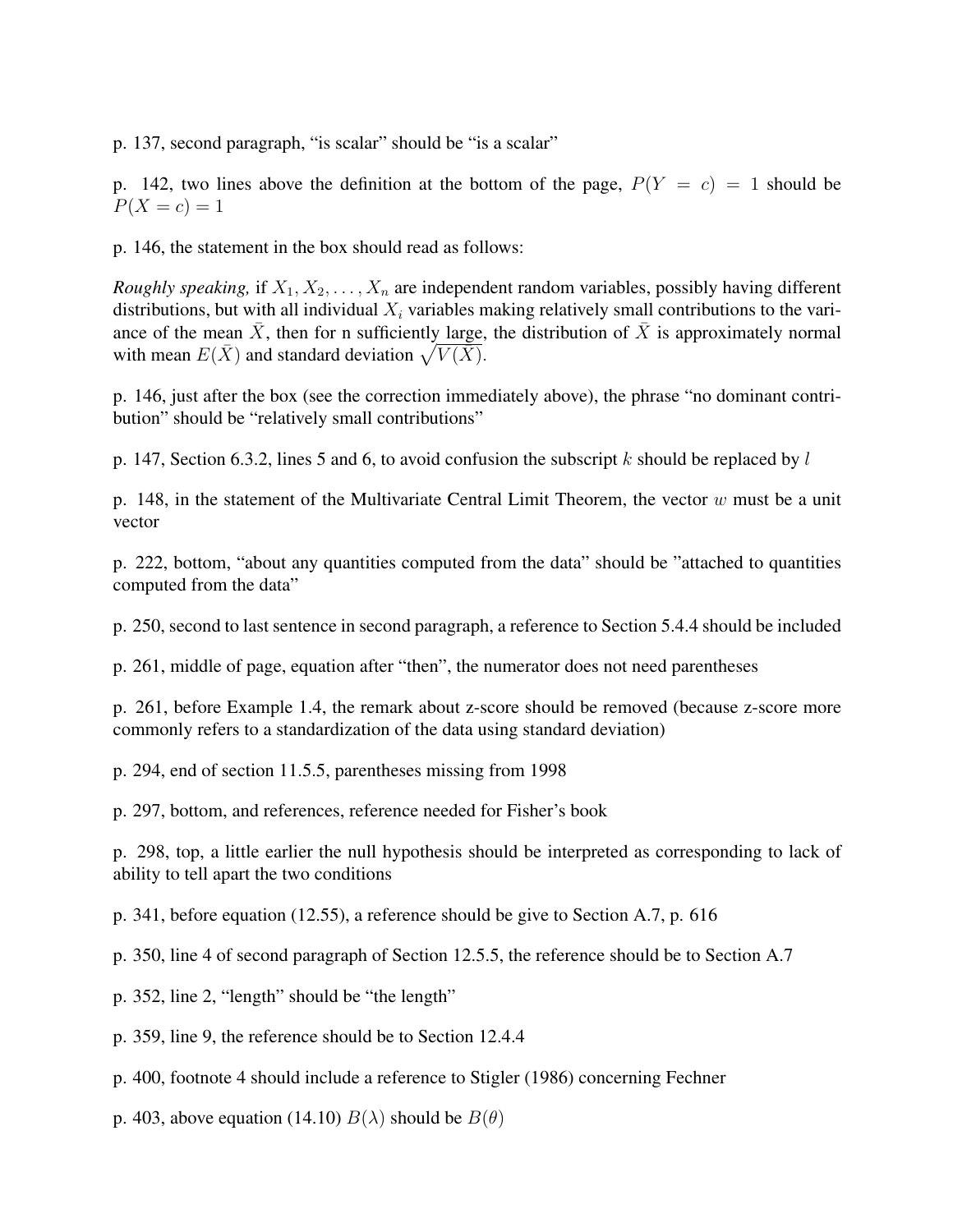p. 404, footnote, "must correspond to values that are possible" should be "must produce MLEs that are possible values of  $\mu$ "

p. 411, equation (14.21), comma missing before  $y(t)$ 

p. 449, bottom, period should be removed from last equation

p. 523, middle, period should be inside the parenthesis after 2000

p. 526, legend of Figure 18.4, the word "body" should be removed

p. 546, in "Details," "L'Hopital's" should be "L'Hôpital's"

p. 547, legend to Figure 18.12, the word "curve" should not be italicized

p. 559, line 4, "simple" should be "straightforward"

p. 582, prior to (19.16) the definition of conditional intensity should be

$$
\lambda(t|H_t) = \lim_{\Delta t \to 0} \frac{E(\Delta N_{(t,t+\Delta t)}|H_t)}{\Delta t}
$$

p. 594, end of Section 19.3.4 "scope" should be "scope of"

p. 597, caption of Figure 19.11 should read "... distribution of intervals shown in Fig. 19.10 after rescaling, based on the fit of the conditional intensity in Equation (19.28)."

p. 597, Example 19.5 the use of "Dr." in "Dr. Mark Stopfer" is not consistent with rest of book (should be checked throughout)

p. 600, middle, "(19.38) vanishes" should be "(19.38) diverges"

p. 602, bottom, last equation, in the exponent  $x_u$  should be  $X_u$ 

p. 623 MISSING REFERENCES, Anderson (1993, 2007)

- p. 625 MISSING REFERENCE, Ebbinghaus (1885)
- p. 626, punctuation wrong in Fisher (1935)
- p. 642 MISSING INDEX ENTRY, Fechner, p. 400
- p. 648,  $Z_{ons}$  should be  $z_{obs}$  and for z-score the page should be 117

## Layout Issues (caused by publisher)

p. 32 space missing before Example 2.4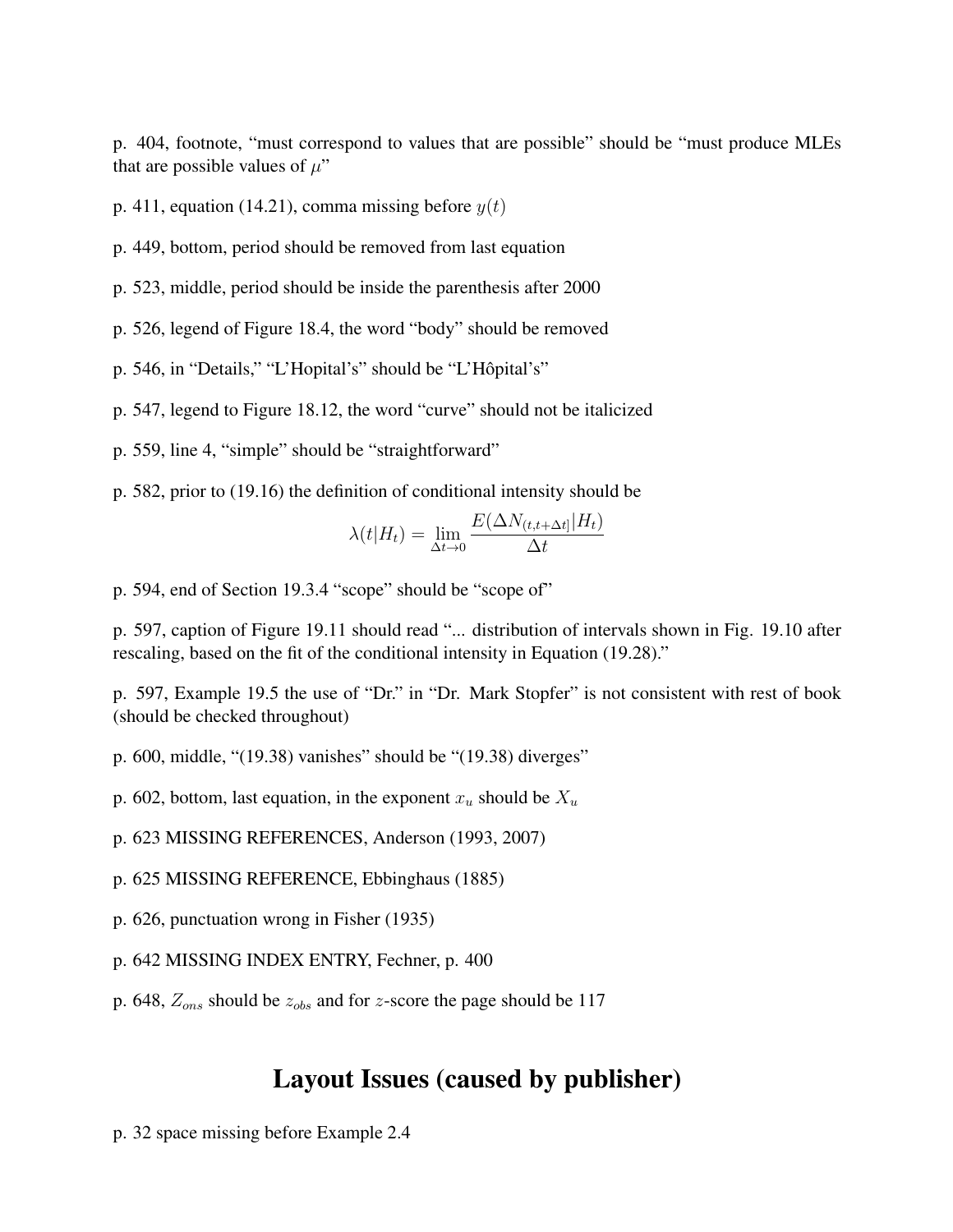- p. 34 space missing at end of "Details"
- p. 38 space missing before Axioms
- p. 39 space missing before 3'
- p. 97 space missing at end of Example 4.5

p. 98 space missing before Bayes Theorem for Random Vectors

p. 108, top, "and effective" should be on same line

p. 296, title of Example 11.1 AND example index, space missing between retinal and ganglion (and example is missing from index)

- p. 304, top line, spaces missing before and after "for all"
- p. 305, before equation (11.27) space missing before "False"
- p. 541, line 4 of Example 18.3, space missing between "method" and "as"
- p. 561, footnote, the reference should be to page 560 rather than 559
- p. 571, in the proof of the theorem  $(i 1)^{st}$  should be  $(i 1)$ st

## **Omissions**

p. 61, at end, should include this derivation:

$$
\lambda(x) = -\frac{d}{dx}\log(1 - F(x))
$$
  
\n
$$
\implies \log(1 - F(x)) = -\int_{-\infty}^{x} \lambda(u) du
$$
  
\n
$$
\implies F(x) = 1 - \exp\{-\int_{-\infty}^{x} \lambda(u) du\}
$$
  
\n
$$
\implies f(x) = \lambda(x) \exp\{-\int_{-\infty}^{x} \lambda(u) du\}
$$

Figure 4.2 should have better figure, axes same scale, etc.

Figure 4.3 should have better axes

Figure 8.1 the dots should be more consistent